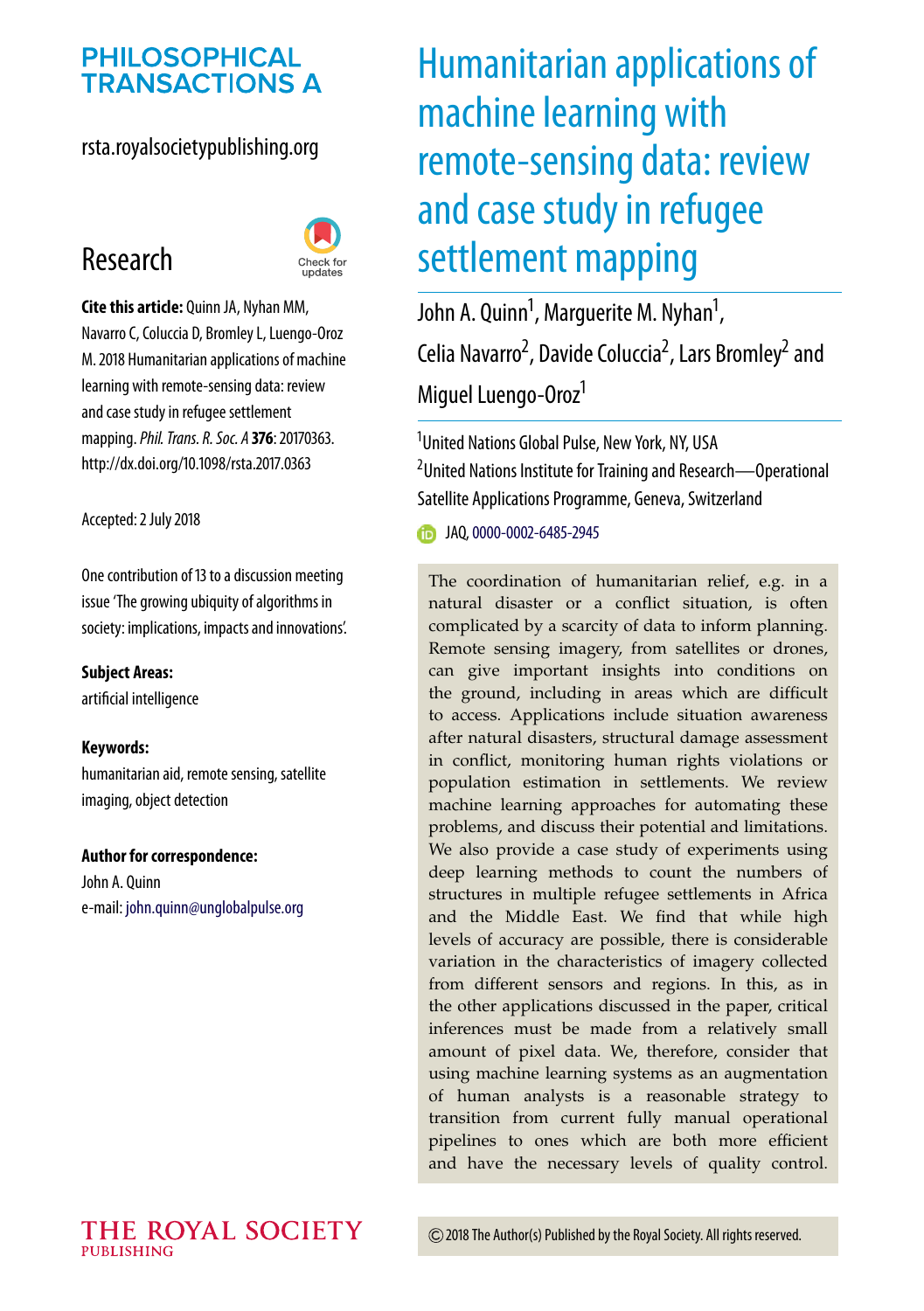This article is part of a discussion meeting issue 'The growing ubiquity of algorithms in society: implications, impacts and innovations'.

# 1. Introduction

Humanitarian relief is required in response to many types of crises, including both natural and man-made disasters. It is typically a short-term intervention aimed at the immediate saving of lives and reduction of suffering until longer term provisions can be made.

For this response to be effective, reliable and comprehensive information is critical, as early as possible, about the effects of the crisis: how many people have been affected and (as the response gets underway) how many of those have actually received relief, out of the total number targeted for assistance.

In a crisis situation, collecting this information may be difficult. For example, in a natural disaster such as a flood or earthquake, roads may become impassable, or in man-made emergencies there may be conflict; furthermore, the areas affected might be large, making it impractical to survey the situation thoroughly from the ground. In some cases, the numbers above might be arrived at essentially through a series of informed guesses, particularly during the initial hours or days after the onset of an emergency, where the only available information could be anecdotal reports from eyewitnesses. Because of this, remote-sensing data—particularly from satellites—is useful. Satellites can be tasked to collect images of the affected area, and it can be possible to obtain high-resolution imagery (50 cm resolution or less) within a matter of days, depending on certain factors including cloud cover.

With this imagery, various analysis tasks can be carried out depending on the crisis. In situations involving refugees or internally displaced people (IDPs), the numbers of people in settlements (either planned or informal) can be estimated from the numbers of different types of structures. Damage assessment can be done, e.g. by counting and mapping numbers of destroyed buildings. Other humanitarian analysis tasks may not be directly related to the provision of relief—for example, conflict documentation for naming and shaming, or collection of evidence for litigation. These procedures generally involve skilled human analysts visually interpreting the imagery. Increasing the degree of automation would have potential benefits in terms of providing results more quickly, and in being able to take advantage of the increasing availability of highresolution satellite imagery to provide more frequent updates. However, routine deployment of machine learning-based systems for these purposes has so far been elusive. Algorithmic analysis is currently done for some types of analysis, though generally on lower resolution data (e.g. from Landsat or Sentinel sensors) in fire detection, standing water analysis or land cover mapping, for instance.

The structure of the rest of the paper is as follows. In §2, we briefly review applications of machine learning for remote-sensing data in general, and in §3 discuss the principal existing work specifically on humanitarian applications. In §4, we give experimental details of a case study on counting structures in refugee settlements, then discuss and conclude in §§5 and 6, respectively.

# 2. Machine learning and remote-sensing data

#### (a) Remote-sensing data

Advances in aerospace engineering and remote-sensing technologies have resulted in an increasingly diverse array of earth observation systems; these capturing unprecedented quantities of imagery, measuring a range of geophysical parameters and operating in a range of satellite orbits. The distribution of the data captured by these is managed by a number of satellite operators and data providers. The application and suitability of remote-sensing imagery in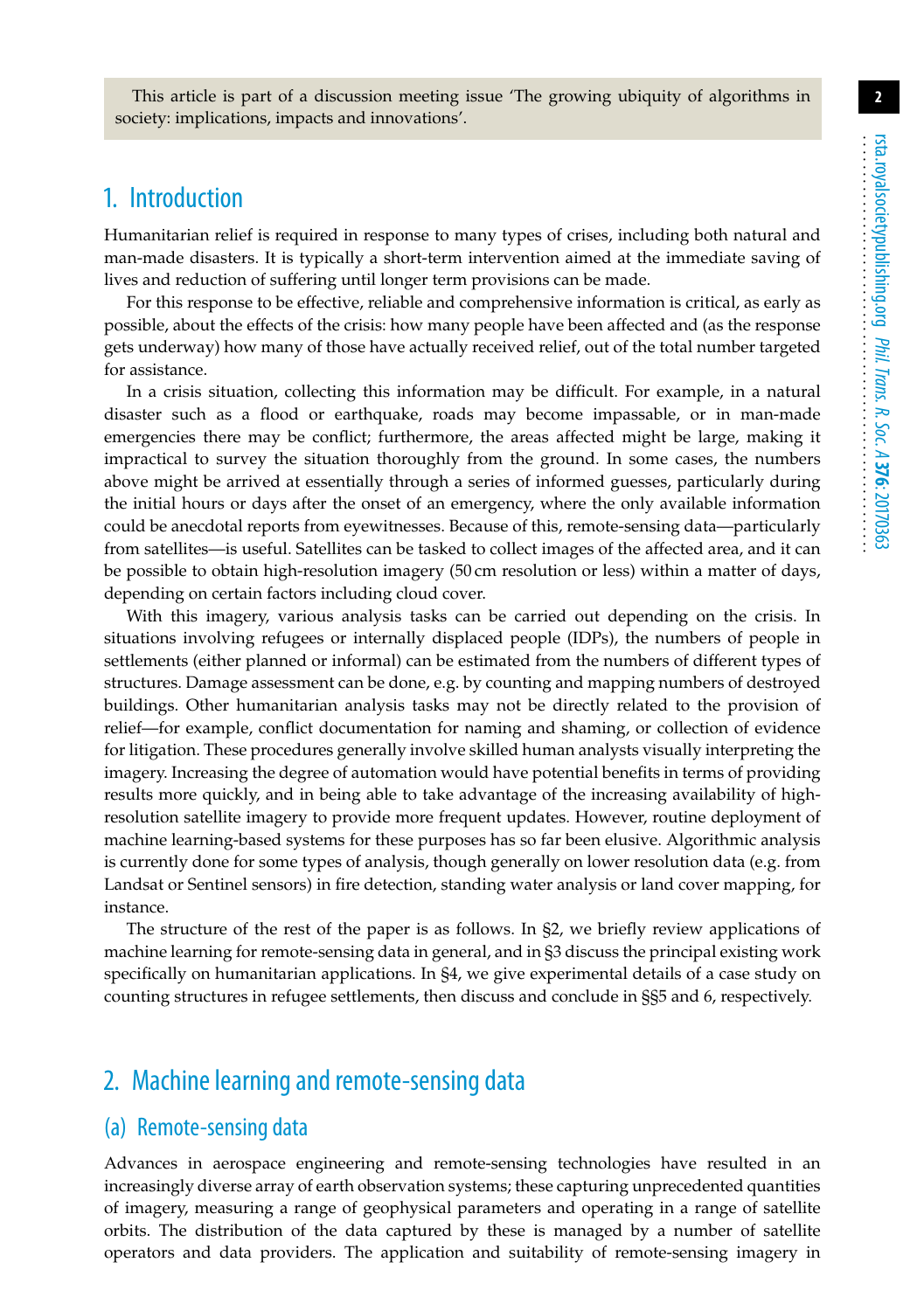humanitarian efforts depends on satellites' spatial resolution, revisit capability, spectral resolution and radiometric resolution.

There is no universal consensus on how to categorize resolution in remote sensing, though for the purposes of this article we define high resolution as 1 m or less, medium resolution as 1–10 m and low resolution as more than 10 m. We note that these are non-standard categories: for example, in the Copernicus data catalogue, $^1$  the threshold for 'high resolution' is 30 m. We use these divisions here because of the scope of machine learning applications possible within each category. With sub-metre resolution, it is generally possible to identify commonplace objects of interest such as buildings and vehicles. People can be seen in drone imagery, where resolution can be below 10 cm, but are not generally visible even in high-resolution satellite images (although crowds can be visible and shadows cast by individual persons may be visible depending on conditions). For resolutions of a few metres, all the above types of objects are more difficult to identify, and, therefore, methods such as object detection are more limited in their applications, and super-resolution algorithms can be applicable. For low-resolution data, machine learning methods are even more restricted, for example to land cover mapping or macro-scale analysis, e.g. of climate or ecology.

High-resolution imagery sources include Ikonos-2 (0.8 m panchromatic or 3.2 m RGBiR), Orbview-3, IRS-P6, EROS A&B (0.7 m), QuickBird (0.61 m panchromatic or 2.44 m RGBiR), Pleiades (0.5 m panchromatic or 2 m multispectral), GEOEYE-1 (0.46 m panchromatic and 1.84 multispectral (RGB and NiR) resolution) and Kompsat (0.7 m). Moderate- or lowresolution imagery includes imagery captured by satellite sensors such as Planet  $(3-5m)$ , SPOT (1.5–2.5 m), Sentinel-1 (5 m in Stripmap mode), Sentinel-2 (10–60 m with 13 spectral bands), AVHRR/3 (1090 m), Geostationary Operational Environmental Satellite (GOES, 1000 m), Moderate Resolution Imaging Spectroradiometer (MODIS, 250–1000 m), Landsat (15–120 m) and ASTER (15–90 m). Very High Spatial Resolution (VHSR) imagery sources include WorldView  $(0.3-0.5 \,\mathrm{m})$ .

The number of spectral bands provided by each sensor is significant for the types of applications which are possible. For example, the multispectral WorldView sensors have enabled land use and land cover mapping to be conducted at an unprecedented level of spatial detail. Image processing techniques including RGB-pansharpening and multispectral-pansharpening also have broadened applications.

Another issue with regards to machine learning application is the consistency and calibration of different sensors. The sources that we refer to above as 'low resolution' in the list above are all sensors which image the entire globe at regular intervals, and where the corresponding pixels at different time frames are produced by the same measurement process; therefore, machine learning models can be transposed across space and time on this data relatively easily. The 'highresolution' sources above are limited by capacity, as satellites such as WorldView and Pleiades are unable to transmit all of the imagery they capture back to the Earth. They are operated on a tasking basis, where images for certain areas are requested, and, therefore, the available data from these sources is a patchwork of images at different places and times. For some areas, e.g. remote parts of developing countries, the most recent high-resolution imagery may be several years old, so that tasking new imagery is necessary if such data are needed, and historical analyses are limited. In addition, the cameras on the satellites are rotated in order to capture the areas of interest, so that the angle of incidence varies and even images of the same place taken by the same satellite at different times may not be directly comparable. Hence, in machine learning terms, high-resolution imagery not only provides greater scope in terms of recognizing and segmenting objects on the ground, but also makes it is more necessary to consider dataset shift and model generalization issues.

Among all sources, satellite location revisit cycles vary widely. For example, while the GOES system can provide continuous and timely environmental and atmospheric observations over the Earth's surface, MODIS has a revisit cycle of 1–2 days, Landsat-7 has a revisit cycle of 16 days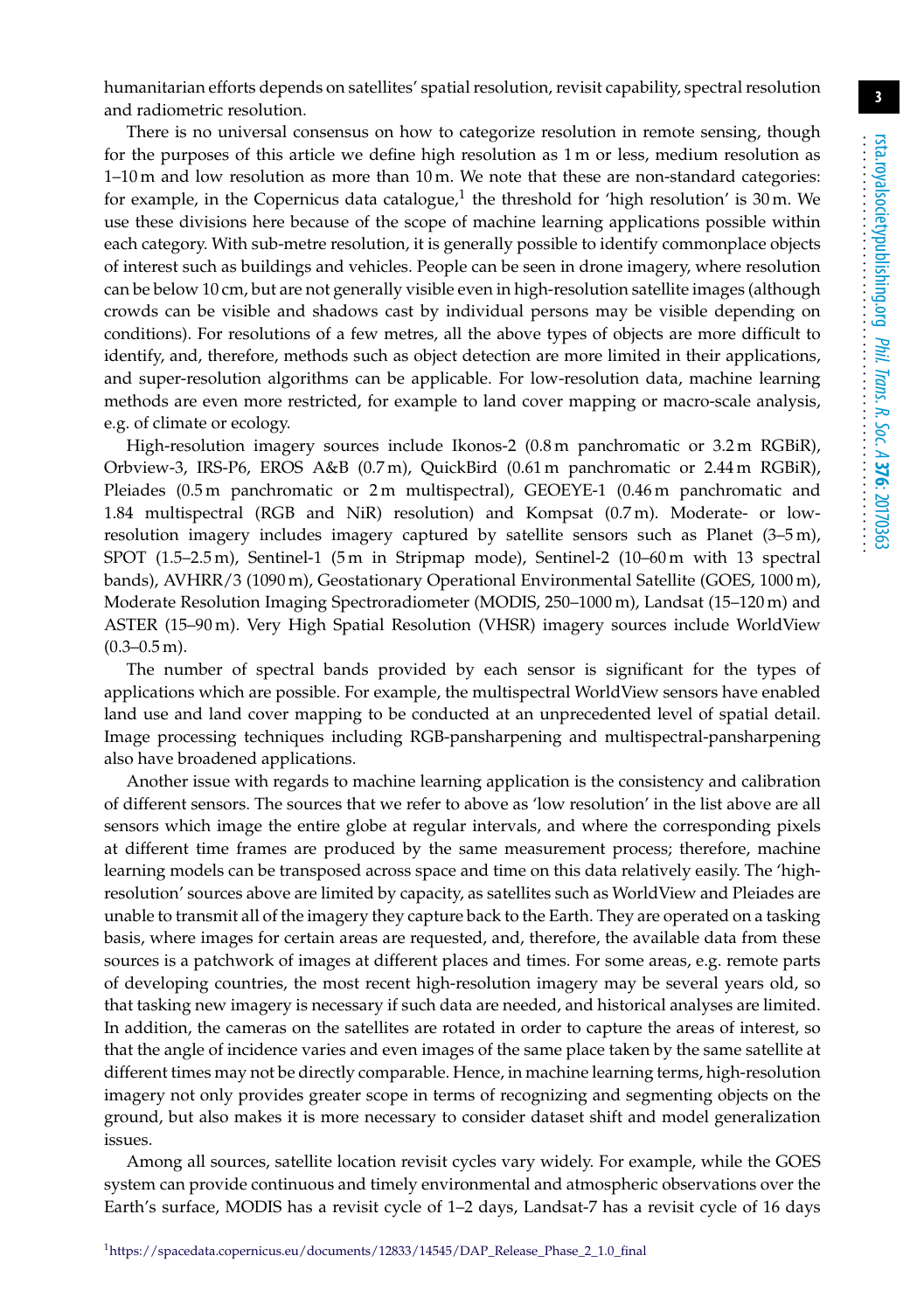and Sentinel-1 6 days. As the operational use of satellite systems can be hindered due to limited revisit cycles, complementary systems such as constellations of CubeSats have been suggested as a means of overcoming these limitations [\[1\]](#page-13-0).

#### (b) Machine learning with remote-sensing data

Machine learning methods have been in routine use for the analysis of remote-sensing data for some time. One of the earliest applications was land cover classification with multi-spectral data (e.g. Landsat), often using a random forests or support vector machines, and this has been standard practice for around two decades. The application of machine learning methods for the efficient detection and classification of remote-sensing imagery have been reviewed previously and have focused on neural networks, support vector machines, decision trees and random forests and *k*-nearest neighbours [\[2–](#page-13-1)[5\]](#page-13-2).

Most machine learning approaches to image analysis currently are variations of deep learning methods, which have substantially improved the state of the art in various application domains, and for which remote-sensing applications are now emerging. Whereas previously it was normal to split up an analysis task into separate steps (e.g. selection or hand-coding of features, followed by application of a machine learning model, followed by post-processing), one important aspect of deep learning has been increased 'end-to-end learning'. In this type of set-up, the model simultaneously learns a feature representation, intermediate processing steps and tunes parameters for generating the final output. This requires large training datasets and computational power, but often results in strikingly better performance than was possible with previous methods. Specific discussion about deep learning methods in remote sensing can be found in [\[6,](#page-13-3)[7\]](#page-13-4).

Deep learning autoencoders are a type of network structure of particular significance in remote sensing. Autoencoders for images are models which have the ability to map each pixel in an image to a new value. Thus, they are useful for segmentation tasks such as land-cover mapping, in which we want to categorize each pixel as belonging to the class of forest, water, urban area and so on.

Object detection methods are another area of deep learning which has an important impact in terms of remote-sensing applications. Whereas autoencoders are generally used for mapping the spatial extent of 'stuff' (such as water, road surface or crop land), object detection methods are used for mapping the location of 'things' (such as cars or buildings). Object detection methods generally output a bounding box—i.e. the top, bottom, leftmost and rightmost limits—of each object detected in an image, for example with region-proposal convolutional neural networks (RCNNs), of which Faster-RCNN is a common method [\[8\]](#page-14-0). Other methods are able to do instance segmentation, in which for each detected object the model outputs which pixels in the image are assigned to that object. We carry out such experiments below with the Mask RCNN model [\[9\]](#page-14-1).

Deep learning applications to satellite imagery include the use of convolutional neural networks for high-precision land-cover mapping [\[10\]](#page-14-2) and scene classification [\[11\]](#page-14-3). One issue with deep learning models is that they are rarely practical to train from scratch for a new problem, unless there is a training dataset of significant size and the corresponding computational power available to train a network to convergence. Instead, it is usually necessary to take a network pretrained on another dataset and use transfer learning to adapt it to the new problem. An example of transfer between remote-sensing scene classification problems is given in [\[12\]](#page-14-4).

#### 3. Humanitarian applications

Remote-sensing technologies are increasingly being used to monitor, mitigate and guide humanitarian responses to conflict, human rights violations and man-made or natural disasters [\[13](#page-14-5)[–16\]](#page-14-6). This includes the monitoring and documentation of large-scale displacement and destruction caused by conflicts and the early warning of imminent hostilities or border conflicts.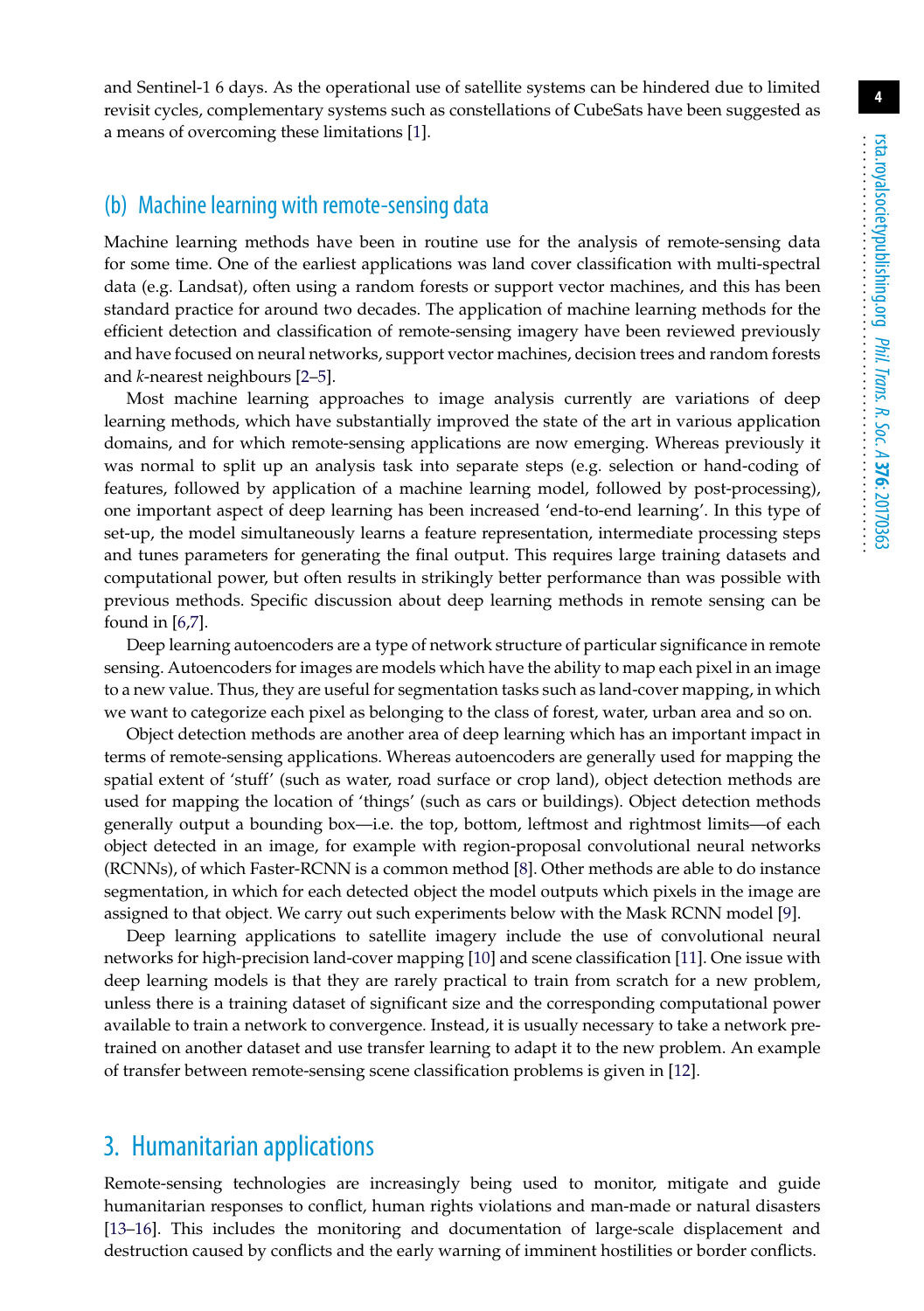The use of remote-sensing technology to study violent conflict and human rights has increased considerably over the last decade, and is especially valuable in difficult-to-reach or dangerous conflict zones where field observations are sparse or non-existent [\[17\]](#page-14-7).

Fire detection products derived from satellite imagery may be used as an input into early warning systems to flag potential human-rights violations or humanitarian emergencies. For instance, MODIS imagery has been used to identify burning campaigns in human settlements in Darfur in Sudan during periods of ethnic violence [\[18–](#page-14-8)[20\]](#page-14-9). In Kenya, the United Nations used satellite imagery to locate areas where violence had potentially occurred [\[21\]](#page-14-10).

Night-time lights, as measured using satellite imagery, can be used for monitoring unfolding humanitarian crises [\[22,](#page-14-11)[23\]](#page-14-12). Using satellite images acquired from the Defense Meteorological Satellite Programme's (DMPS) Operational Linescan System (OLS), Li & Li [\[22\]](#page-14-11) investigated the spatial and temporal patterns of night-time light in Syria, its international border and surrounding regions. They also observed a moderate correlation  $(R^2 = 0.52)$  between night-time light loss and numbers of IDPs in districts. In the Caucasus region of Russia and Georgia, fluctuations in the night-time lights of cities were evaluated from 1992 to 2009, to detect conflict-related events such as large fires and large-scale movements of populations [\[23\]](#page-14-12). A review of research and applications using remote sensing in conflict and human rights scenarios can be found in Marx & Goward [\[24\]](#page-14-13) and Witmer [\[17\]](#page-14-7).

Remote sensing has been used widely to map the effects of conflict, for example determining structural damage to buildings and critical facilities; and damage to transportation networks which in turn may affect humanitarian access [\[3,](#page-13-5)[25\]](#page-14-14). For example, high-resolution satellite imagery has been used to rapidly assess damage to agriculture in the Gaza strip [\[14\]](#page-14-15), impact craters, debris and damaged structures in Eastern Ghouta in Syria [\[15\]](#page-14-16).

Images acquired using remote-sensing technologies have been employed for monitoring and guiding humanitarian responses to natural disasters including floods, earthquakes, volcanoes, tropical cyclones and landslides. For example, in response to tropical cyclone GITA-18, which affected the Tongatapu Island in Tonga, building damage density was assessed using Pleiades and WorldView-2 satellite imagery [\[26\]](#page-14-17). Cooner *et al.* [\[27\]](#page-14-18) examined using high-resolution mulitspectral and panchromatic remote-sensing data to detect urban damage following the earthquake event near Port-au-Prince in Haiti in 2010. In this study, Cooner *et al.* [\[27\]](#page-14-18) examined machine learning algorithms including various neural network architectures and random forests to detect damage caused by the earthquake. Complementary systems have been proposed for monitoring areas being affected by natural disasters, such as constellations of nanosatellites or CubeSats [\[1\]](#page-13-0). In this study, CubeSat constellations are proposed as a way of overcoming revisit time limits of VHSR satellite systems, which reduce their operational use for the management of disasters.

The number of refugees and internally displaced persons (IDPs) is rapidly increasing, due to conflict situations, man-made or natural disasters, and other crises [\[28\]](#page-14-19). According to the United Nations High Commissioner for Refugees (UNHCR), there were approximately 65.6 million forcibly displaced people at the end of 2016, including 40.3 million IDPs, 22.5 million refugees and 2.8 million asylum seekers [\[28\]](#page-14-19).

IDPs who are not considered urban IDPs [\[29\]](#page-14-20) usually reside in self-settled or planned settlements, where essential facilities may be provided by national or international humanitarian relief organizations [\[28\]](#page-14-19). As such, accurately estimating refugee occupancy rates in settlements is essential for planning and managing efficient relief operations, and enhancing logistical support for allocating survival contingencies. Refugee population numbers can be inferred from the number and size of structures within refugee settlements including tents and improvised shelters [\[30\]](#page-14-21). The immense size and complexity of refugee settlements, the potential number of structures and the different types, are challenges when producing accurate estimates. On-theground surveys of settlements including structures can be labour-intensive, time-consuming, costly and dangerous. However, these *in situ* measurements offer advantages in terms of assessing whether structures are occupied or not.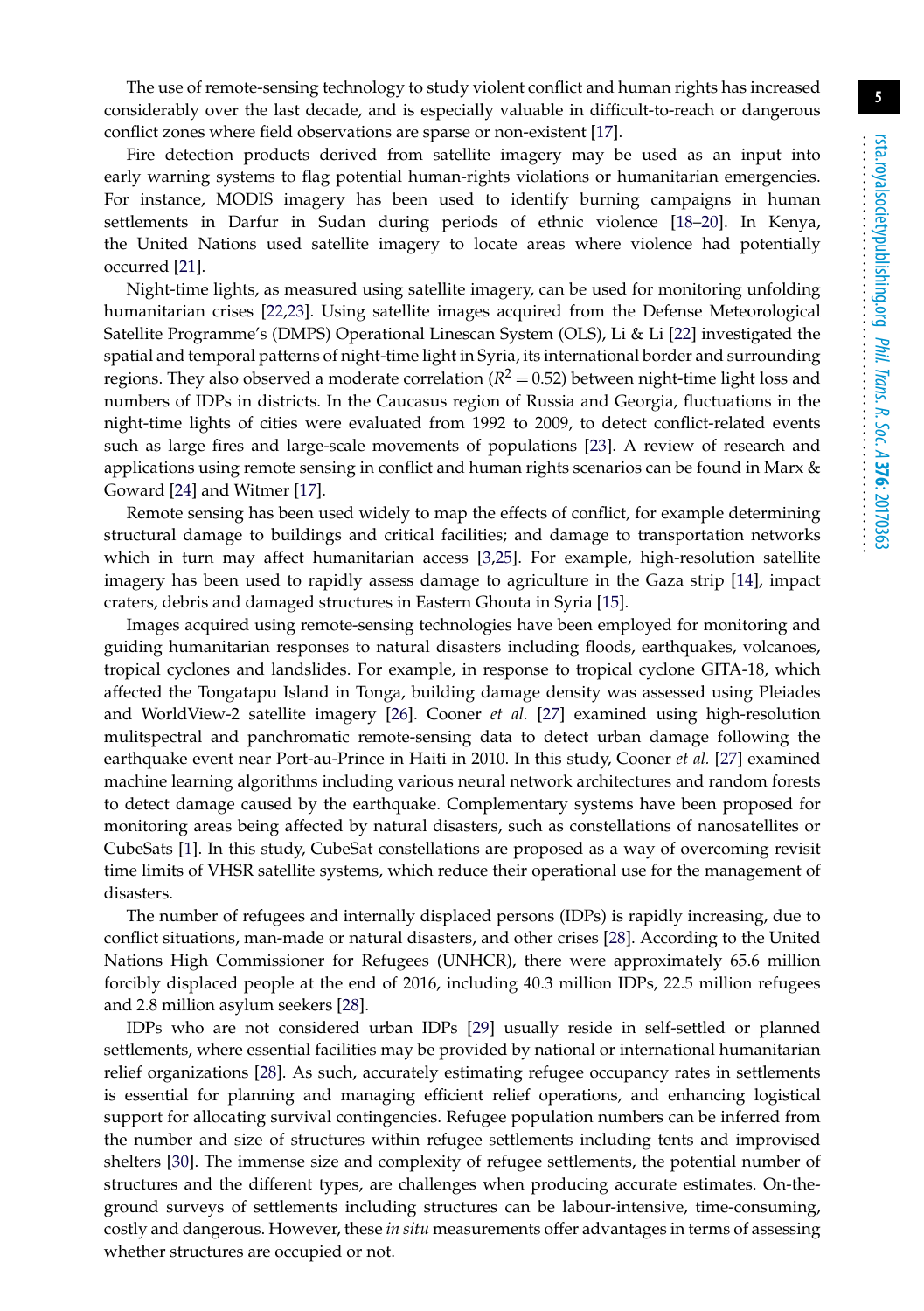With the continuous emergence of satellite sensors providing data of increasing spatial and temporal resolution, the role of remote-sensing-based applications has become increasingly important for supporting humanitarian relief operations, especially in remote or difficult to access areas [\[31,](#page-14-22)[32\]](#page-15-0). Remote sensing including high-resolution satellite imagery has been used to provide evidence of new refugee settlements [\[33\]](#page-15-1), and to develop detailed maps of settlements by detecting and classifying infrastructure and structures within these [\[34](#page-15-2)[,35\]](#page-15-3).

Current practice focused on detecting and classifying structures in settlements relies on the manual analysis of remote-sensing data, requiring the identification and interpretation of highresolution satellite imagery by trained analysts [\[30](#page-14-21)[,36](#page-15-4)[–38\]](#page-15-5). Although highly accurate, this work is time consuming and is labour-intensive, which may limit its applicability in response to crises situations, or in large areas that require regular monitoring over long periods of time. Decentralized approaches, for example crowd-sourcing or distributing the manual analyses of satellite imagery among several analysts, have been used to improve the scale and timeliness of these tasks. They can also create additional management and quality-control challenges, though.

Other more efficient automatic or semi-automated methods including machine learning are showing promise in improving the efficiency of analyst workflows (e.g. [\[30,](#page-14-21)[34,](#page-15-2)[38](#page-15-5)[–41\]](#page-15-6)). In terms of computer-assisted building detection, several case studies have been conducted, included pixelbased classification (e.g. [\[30\]](#page-14-21)), object-based classification rule sets (e.g. [\[38](#page-15-5)[,39](#page-15-7)[,41\]](#page-15-6)) and approaches based on mathematical morphology methods incorporating morphology thresholds (e.g. [\[30,](#page-14-21)[34,](#page-15-2) [40,](#page-15-8)[42\]](#page-15-9)). However, automating the detection and classification of structures using satellite imagery, with sufficient accuracy to be practical, is still an open problem.

#### (a) Public data science challenges in humanitarian remote sensing

In recent years, numerous challenges have been launched among the global data science community, the object of these being to crowd-source the development of machine learning techniques for automating the analysis of remote-sensing imagery, with some of them, in particular, in the context of humanitarian or sustainable development efforts.

The theme of the DIUx xView 2018 Detection Challenge was to detect emerging natural disasters.<sup>2</sup> The DeepGlobe CVPR 2018-Satellite Challenge focused on detecting roads, buildings and land cover, $3$  while a DigitalGlobe challenge focused generally on the creation of accurate maps for potential use in future disaster response situations.<sup>4</sup> A recent challenge set by the Defence Science and Technology Laboratory (Dstl) requested competitors to develop machine learning methods to automatically detect and label significant features such as waterways, buildings and vehicles using multi-spectral satellite imagery, $^5$  for which the winning entries were all autoencoder models. The Crowd AI mapping challenge<sup>6</sup> is aimed at the detection of buildings, for use in humanitarian response in areas which are otherwise not mapped in detail.

Other crowd-sourced challenges have offered remote-sensing data for monitoring adverse anthropogenic impacts on the Amazon rainforest, including deforestation, biodiversity losses and habitat losses.<sup>7</sup> The Data for Climate Action Challenge offered satellite imagery (3-5 m resolution) as part of a broader pool of data resources to research insights and solutions for climate-change mitigation and adaptation, and sustainable development efforts. $8$  Another challenge offered very high-resolution imagery (less than 10 cm) from the UAVs for Disaster Resilience Program to accelerate and improve humanitarian and development efforts of the South Pacific Island.<sup>9</sup> The

<sup>2</sup><https://xviewdataset.org>

<sup>3</sup><https://deepglobe.org>

<sup>4</sup><https://blog.digitalglobe.com/developers/the-spacenet-challenge-round-2-has-launched>

 $5$ <https://www.kaggle.com/c/dstl-satellite-imagery-feature-detection>

<sup>6</sup><https://www.crowdai.org/challenges/mapping-challenge>

<sup>7</sup><https://www.planet.com/pulse/forest-recognition-planet-launches-kaggle-competition>

<sup>8</sup><https://www.dataforclimateaction.org>

<sup>9</sup><https://werobotics.org/blog/2018/01/10/open-ai-challenge>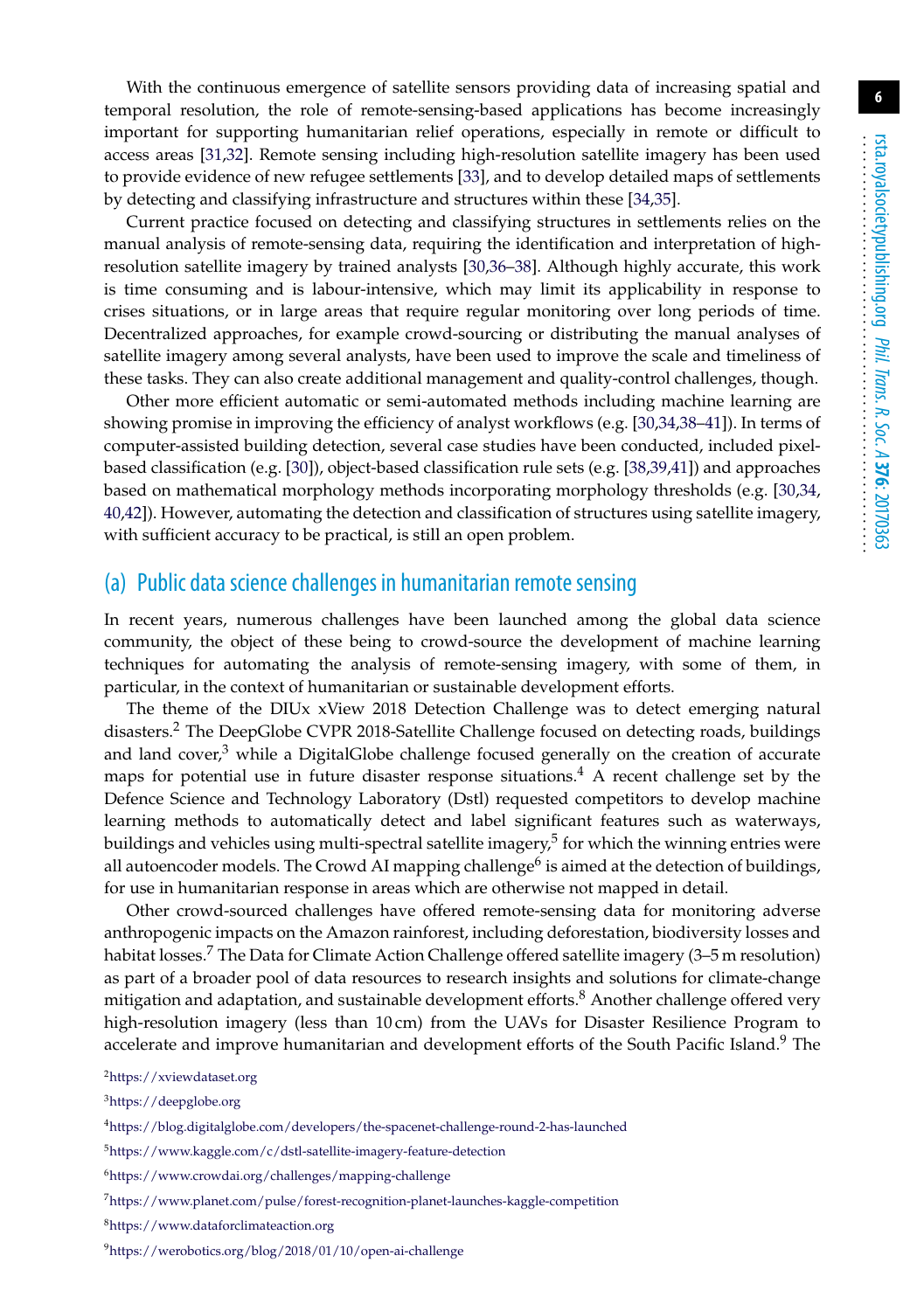objective of this challenge was to develop machine learning classifiers to automate the analyses of the imagery, including developing baseline maps and conducting damage assessment. Examples of campaigns aiming to crowd-source the analysis of satellite imagery during crises include Amnesty International's Decode Darfur<sup>10</sup> and Decode the Difference<sup>11</sup> projects.

## 4. Case study: structure counting in refugee settlements

As discussed above, counting the numbers of different types of structures in a refugee or IDP settlement is a common analysis task. In practice, this is currently routinely done by human expert analysts, though the repetitive nature of this task makes it a natural candidate for automation. A single settlement may have tens of thousands of structures, and identifying them from imagery is a task which can take an experienced analyst some days, with quality control checks by a second analyst adding further time. We show examples of structures in a variety of refugee/IDP settlements mapped by UNOSAT in [figure 1.](#page-7-0)

As an object detection problem, there are three main difficulties in practice. First, there is a high degree of variation between different settlements, making it difficult to train a model on one settlement and have it generalize well to others. This variation can be due to the settlements being in regions with different terrain (e.g. desert or savannah), with different types of structures (e.g. tents, semi-permanent structures or improvised shelters made of any materials to hand), or because imagery is collected by different sensors, in different weather conditions or time of day.

Second, the objects being detected are small and sometimes clustered close together. An improvised shelter 3 m across manifests in 50 cm resolution imagery as a blob 6 pixels across. Such shelters may be made from natural materials to hand in the area, making them appear similar to the rest of the terrain. Distinguishing such structures from other objects (including rocks, bushes, small uninhabitated structures and so on) can be a matter of judgement requiring domain knowledge and reasoning about the context—which, despite recent advances in object detection with deep learning algorithms, is often difficult even for current state-of-the-art methods.

Third, for this task a high degree of accuracy is needed. Because the results of the analysis are used to inform critical decisions about the resources needed to maintain a settlement, current quality control procedures are rigorous. Even if we view the model outputs as not the final product of themselves, but as sets of candidate structure detections which could speed up the work of an analyst, unless precision and recall are high enough it can take more work for the analyst to correct an incomplete set of detections than to start from scratch. False detections are more of a problem than missed detections, since identifying them and then cleaning them up (within an interface such as ArcGIS) is a lengthier process.

#### (a) Data

The data used in this case study was annotated high-resolution imagery from 13 refugee/IDP settlements listed in [table 1.](#page-7-1) These images were in some cases composites of separate images collected by different satellites and/or at different times, in the cases that there was no image available covering the entire settlement at once. Three bands were used where possible, though for some settlements only a panchromatic channel was available. Accompanying these images were longitude/latitude point locations of structures within those settlements, identified by experienced analysts with quality-control checks done by a secondary analyst. The points data for most of the settlements we analysed in this study, as well as maps giving more context for the settlements, is publically available online.<sup>12</sup>

<sup>10</sup><https://decoders.amnesty.org/projects/decode-darfur>

<sup>11</sup><https://decoders.amnesty.org/projects/decode-the-difference>

<sup>12</sup><http://www.unitar.org/unosat/maps> and [https://data.humdata.org/organization/un-operational-satellite-appplicati](https://data.humdata.org/organization/un-operational-satellite-appplications-programme-unosat) [ons-programme-unosat.](https://data.humdata.org/organization/un-operational-satellite-appplications-programme-unosat)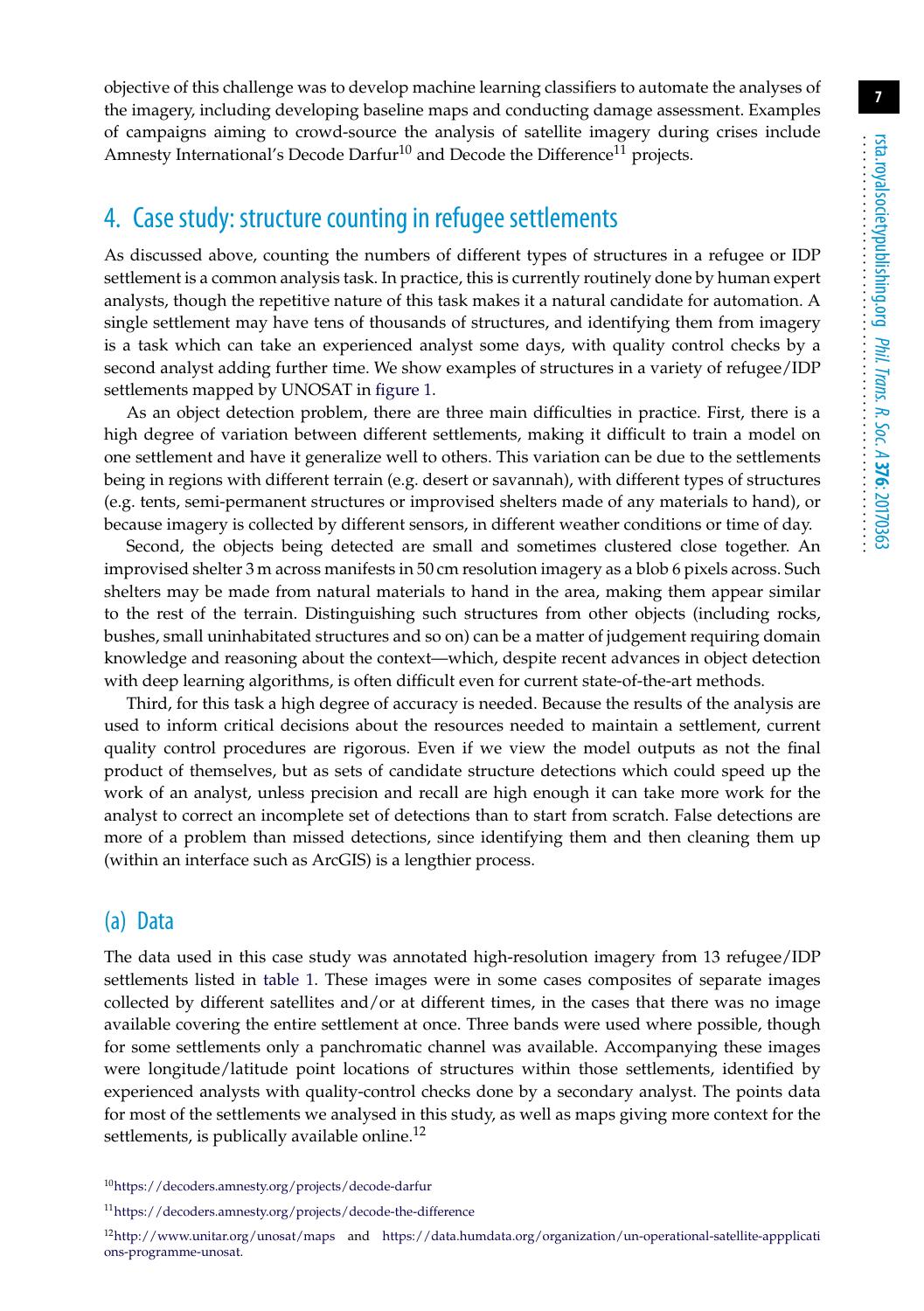

Doro, South Sudan ©2018 CNES, airbus

Dalakaleri, Nigeria ©2018 DigitalGlobe

Juba, South Sudan ©2018 DigitalGlobe

<span id="page-7-0"></span>**Figure 1.** Examples of satellite imagery of refugee/IDP settlements in which dwelling structures are visible.

<span id="page-7-1"></span>Table 1. Refugee/IDP settlements analysed in these experiments. Doro 1 and Doro 2 refer to the same location at different times (analysis was carried out for snapshots in 2014 and 2017, respectively).

| settlement  | country     | structures | area ( $km2$ ) | image bands |
|-------------|-------------|------------|----------------|-------------|
| Ajuong      | South Sudan | 13 3 95    | 18.2           | 1           |
| Doro 1      | South Sudan | 16 4 63    | 8.0            | 3           |
| Doro 2      | South Sudan | 12 819     | 8.0            | 3           |
| Ganyel      | South Sudan | 3415       | 29.3           | 3           |
| HTC         | Iraq        | 4253       | 2.1            |             |
| Juba        | South Sudan | 11096      | 0.8            | 3           |
| K-18        | Iraq        | 1247       | 0.5            | 1           |
| Khaldiyah   | Iraq        | 3844       | 1.5            | 1           |
| Muna        | Nigeria     | 2822       | 0.7            | 3           |
| Ngala       | Nigeria     | 4488       | 1.3            | 3           |
| <b>Nyal</b> | South Sudan | 5249       | 54.0           | 3           |
| Yida        | South Sudan | 17064      | 26.9           | 3           |
| Wau         | South Sudan | 5177       | 0.13           | 3           |

The images were split into  $300 \times 300$  pixel tiles, and in order to train segmentation models we manually traced out polygons corresponding to each structure, for a total of 87 137 structures. Preprocessing code was written to augment these data for use while training, varying the brightness and scale, and randomly rotating and flipping the tiles. This augmentation step was an important stage of data preparation since in contrast to general computer vision problems, here we have data from a relatively small number of contexts; tiles look relatively similar within each settlement, increasing the risk of overfitting.

#### (b) Model

To carry out object detection, we use the Mask-RCNN model [\[9\]](#page-14-1), which has shown good performance on detection and segmentation problems in other domains. This model is constructed to simultaneously predict the bounding boxes of objects in an input image, the class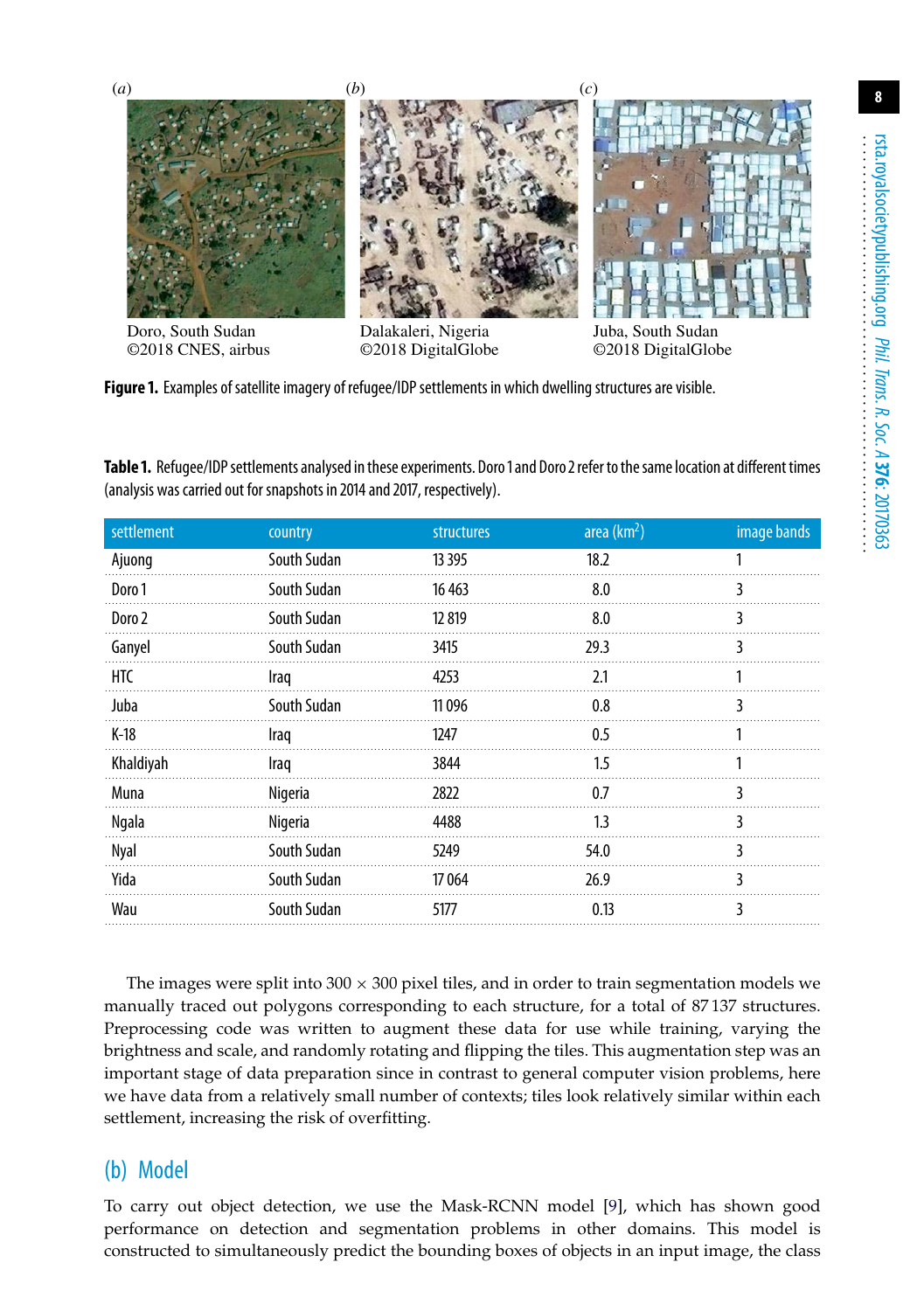of each of those objects and a pixel segmentation mask. The ability to provide pixel segmentations is a particular attraction in this application, as it allows computations about the total roof area of structures in a settlement.

The structure of the Mask-RCNN is that an input layer is first connected to a feature extraction stage, typically using a different pre-trained network. We use ResNet101 [\[43\]](#page-15-10) pre-trained on ImageNet and with the head layers removed. Connected to the upper feature extraction layers, there are three output sub-networks, for object bounding boxes, classes and segmentation masks, respectively. Bounding boxes are identified by associating objects with *anchor boxes*, which are a set of overlapping rectangular regions in the image with varying scale and aspect ratio, and then outputting offsets from the anchor box. Pixel segmentations are predicted in the form of a fixed-size grid (we use  $28 \times 28$ ) aligned over the bounding box. Further details of the Mask-RCNN model structure can be found in [\[9\]](#page-14-1). We used a modified version of an open source implementation.<sup>13</sup>

#### (c) Experiments

We carried out two sets of experiments with this model and data. The first was to test the extent to which structures in a settlement can be detected and enumerated by a model trained only with images from other settlements. This corresponds to the situation that imagery for a new refugee settlement is available, and we require an immediate count using a pre-trained model (trained in the past on other refugee settlements). We refer to models trained in this way as *base nets* for each settlement; the base net for some settlement is trained with all available data from other settlements. The second set of experiments looked at the change in performance when a small amount of training data from the target settlement is available, so that we can carry out transfer learning to improve the fit of the base net to the specific settlement that needs to be assessed. This would correspond to the case that a new settlement is to be analysed, but that there is a little time available to provide locations of some reference structures and update the model, in order to approve accuracy. In these experiments, we used different proportions of the area of the test settlement as adaptation data. Adaptation data were randomly selected from the settlement, though we note that more effective strategies may be possible, for example, ensuring that there is adaptation data with a balanced selection of the different types of structures visible in the settlement. For a particular adaptation dataset, we evaluate on the remainder of the area of the settlement. Training of networks took 2–3 h on a machine with 4 GPUs, whereas each adaptation phase took approximately 20 min of training on a single GPU. Detection using a trained model on a single GPU took around 400 ms per 300 × 300 tile, or approximately 18 s km−<sup>2</sup> of imagery (at 40–50 cm resolution). This is already fast enough for practical application and could likely be considerably speeded up further with model compression.

Results are shown in [figure 2,](#page-9-0) with precision and recall calculated for each settlement with the basenet and the adapted network using from 10 to 50% of the true structures for training. We evaluate precision and recall by considering any detected bounding box that coincides with a true bounding box with intersection over union (IoU) greater than 0.25 as a true positive. Average precision (AP) figures are given, which are the areas under these curves. In general, the accuracy increases when adaptation data are available, as we would expect; though the extent to which this is true depends on how unique each settlement was with respect to the other settlements used for training each network. We also note that the lowest performance was for the settlements in which the density of structures was very high. The two settlements with significantly lower AP than the others, Juba (pictured in [figure 1](#page-7-0) and Wau, have on average 17497 structures per km<sup>2</sup>. The best-scoring two settlements for the adapted models were K18 and Khaldiyah, with average 2545 structures per km<sup>2</sup>. The model has trouble distinguishing individual structures when they are dense and even adjoining each other. Interestingly, these two best-scoring settlements had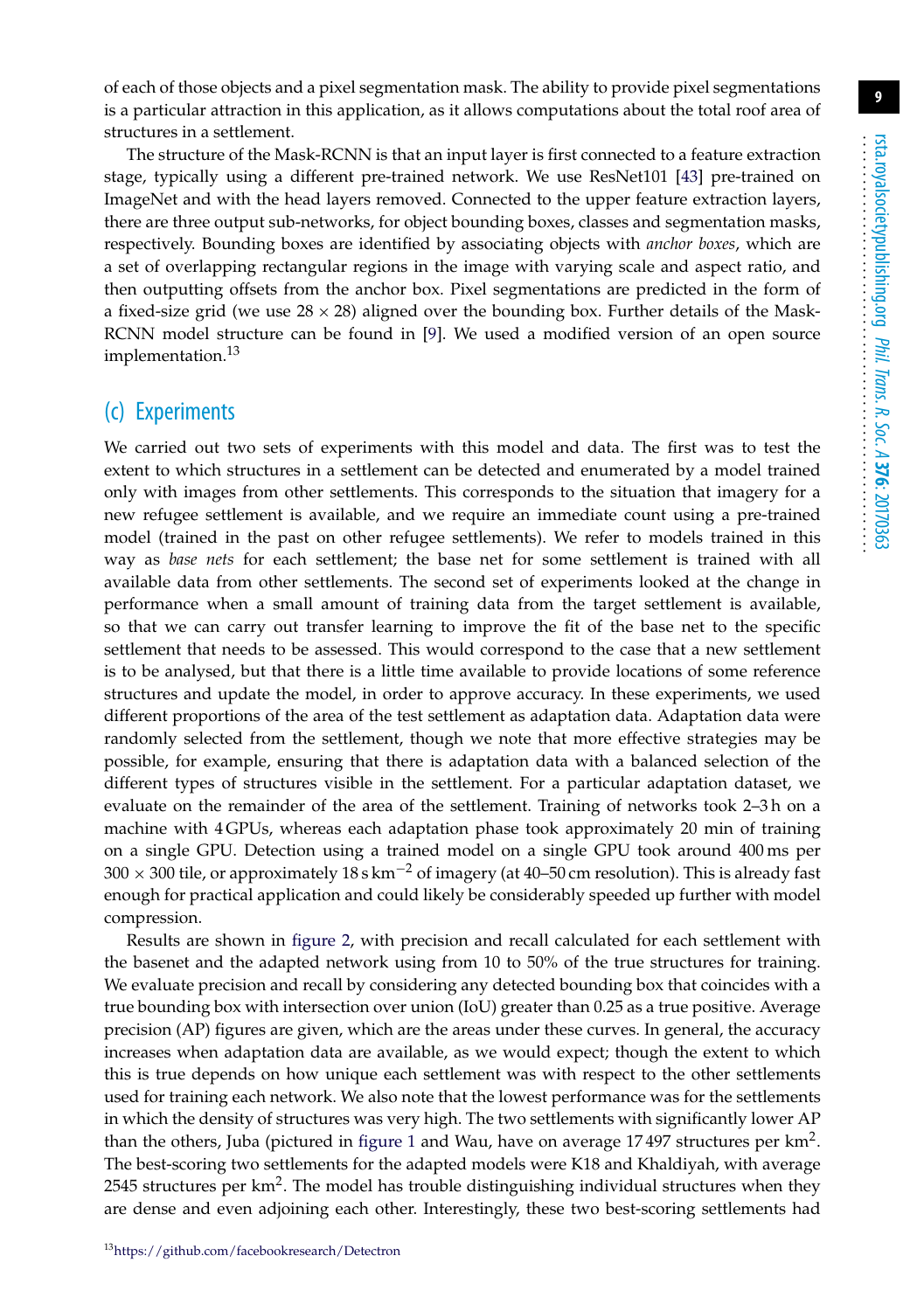

<span id="page-9-0"></span>**Figure 2.** Precision–recall curves for basenets (tested on entire settlement) and models augmented with 50% of settlement data (tested on remaining 50%).

only greyscale (panchromatic) imagery, suggesting that the characteristics of the settlement are a much more important factor for accuracy of structure detection than the availability of multi-band colour images.

The extent to which adaptation data helped detection accuracy is shown for sample settlements in [figure 3,](#page-10-0) where we zoom in on the high-precision, high-recall area of each curve and show the different between the basenet and each of the adapted nets. For some settlements, adaptation data give a strong improvement; other less so, and sometimes with accuracy in fact decreasing. Note that for each quantity of adaptation data, the test set changes each time (as we only evaluate on parts of the settlement which were not used for adaptation training). Hence the performance is not guaranteed to increase with increasing adaptation data.

[Figure 4](#page-10-1) illustrates these results by showing detections for one sample tile in Doro settlement. The basenet is unable to detect several of the structures, because there are structures with appearances particular to this settlement. With a small amount of adaptation data, these false negatives are corrected. [Figure 5](#page-10-2) shows detections across the extent of an entire settlement, compared to ground truth locations. Although some false positives are evident, the overall structure of the settlement is clearly detected. Post-processing to remove outliers is likely to improve results further.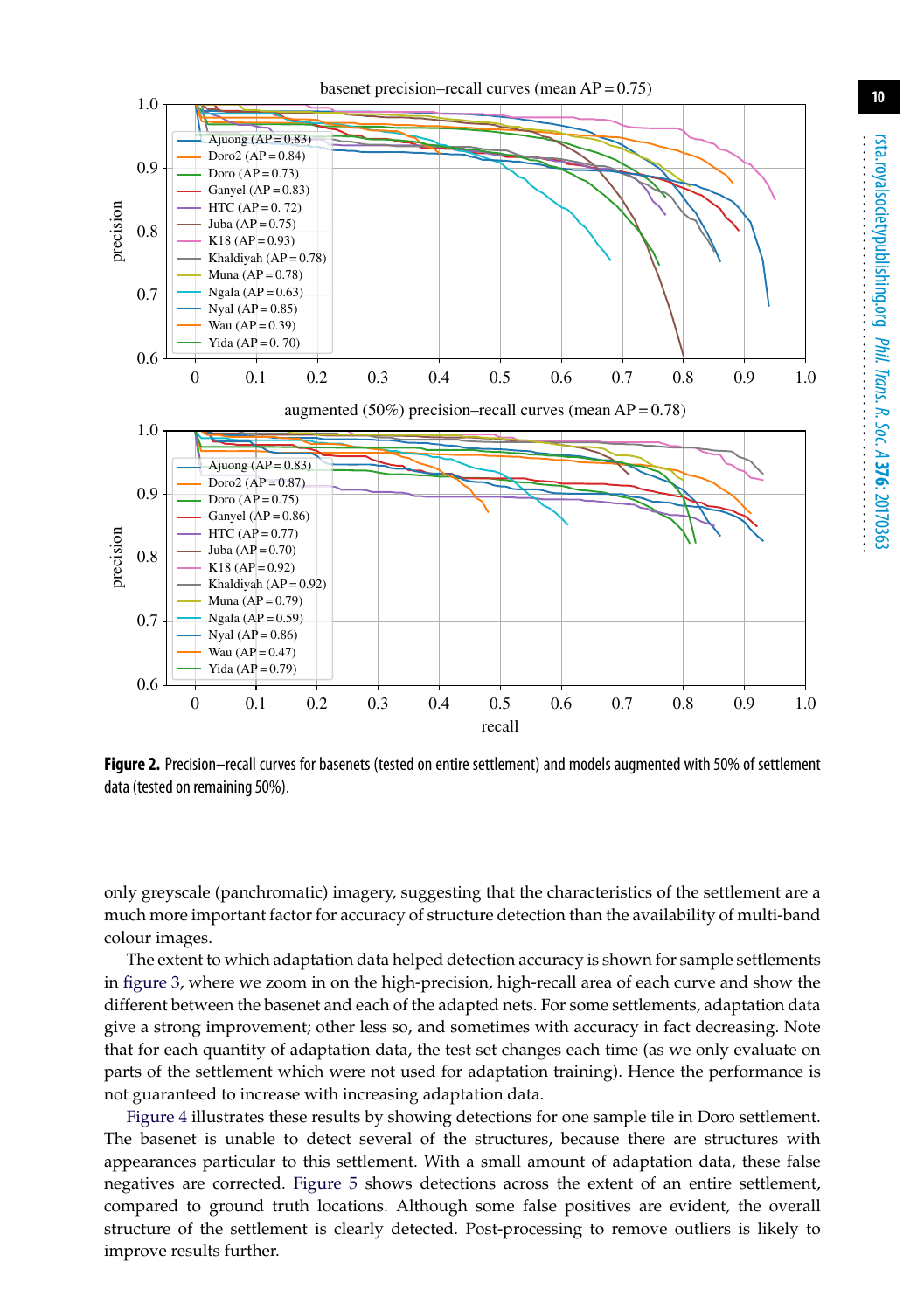

<span id="page-10-0"></span>**Figure 3.** Detail of precision–recall curves showing changes when varying levels of adaptation data are available for specific settlements.



<span id="page-10-1"></span>Figure 4. Examples of structure detections in Doro settlement. (a) Ground truth locations of structures; (b) detected structure polygons with adapted network and (c) detected structure polygons with basenet. Numbers in white denote detection confidences. Imagery © 2018 DigitalGlobe.



<span id="page-10-2"></span>**Figure 5.** Detected structure locations across the extent of HTC settlement, compared to actual structure locations. (Online version in colour.)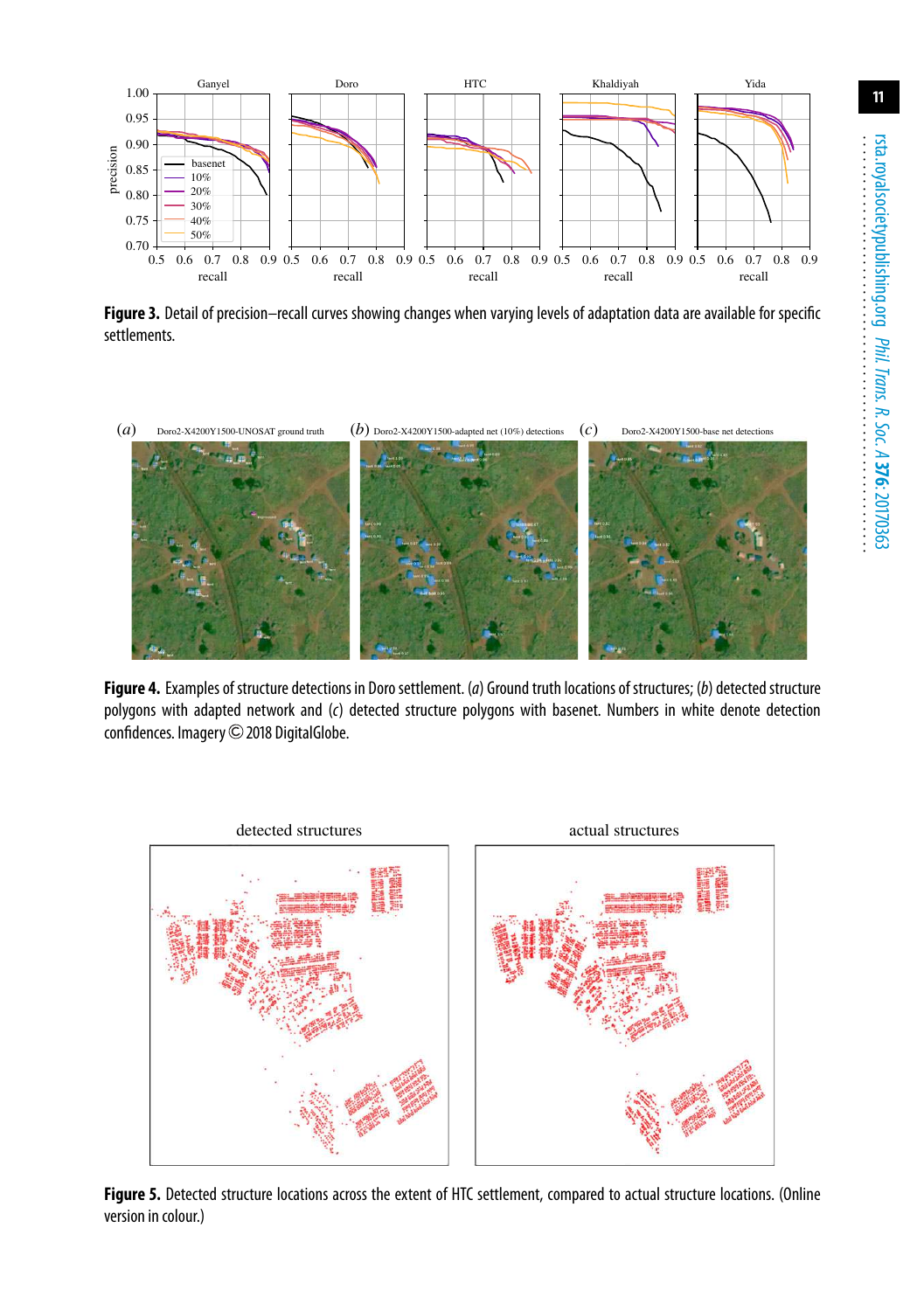

<span id="page-11-0"></span>**Figure 6.** Schematic of the assisted mapping process with basenets and adapted nets. At each iteration, a human expert corrects some proportion of the latest output, which is then used for re-training the adapted net to improve accuracy.

# 5. Discussion

In this paper, we reviewed remote-sensing technologies and machine learning methods for guiding humanitarian responses to conflict, human rights violations and man-made or natural disasters. We also reviewed previous work in automating the development of detailed maps of refugee settlements for estimating their populations. We provided details of a case study in which we applied deep learning methods to detect structures on multiple refugee settlements in a number of locations in Africa and the Middle East.

In our analyses, we demonstrated that it is possible to detect a large proportion of structures within the settlements studied. However, there is still considerable variation in the characteristics of imagery collected from different satellite sensors, geographical regions and settlements types, and this was reflected in our results of our study. As such, this necessitated a semi-automated, interactive learning approach in order to reach usable levels of accuracy when translating generally trained models to specific locations. In a leave-one-out training and testing strategy for a base network, the accuracy varies considerably, and is generally best for settlements which have similar characteristics to those in the training data and for those where the structures are not densely packed (in which case the segmentation of distinct structures is a difficulty). The adapted results are significantly closer to having practicable accuracy, as we might expect. Also as we would expect, the improvement from adaptation data varies according to how unusual the test settlement is compared to the training data with which the basenet was trained with.

As the detection of structures is typically conducted through the manual analyses and visual interpretation of satellite imagery, there is considerable potential for automatic analyses to augment human analyses tasks, therefore reducing the amount of work needed to provide an accurate assessment of the images in practice [\[44,](#page-15-11)[45\]](#page-15-12). However, there are still multiple challenges to be addressed when incorporating such methods into practical work flows. [Figure 6](#page-11-0) shows a schematic of how we envisage an assisted mapping process using basenets and adaptive nets. At each iteration stage, a human analyst would provide corrections to a certain proportion of the most recent output. This corrected information is then used as extra training data to further adapt the network. After some number of iterations, when the analyst is satisfied that the accuracy is at an acceptable level, the latest output is used as the final structure mapping.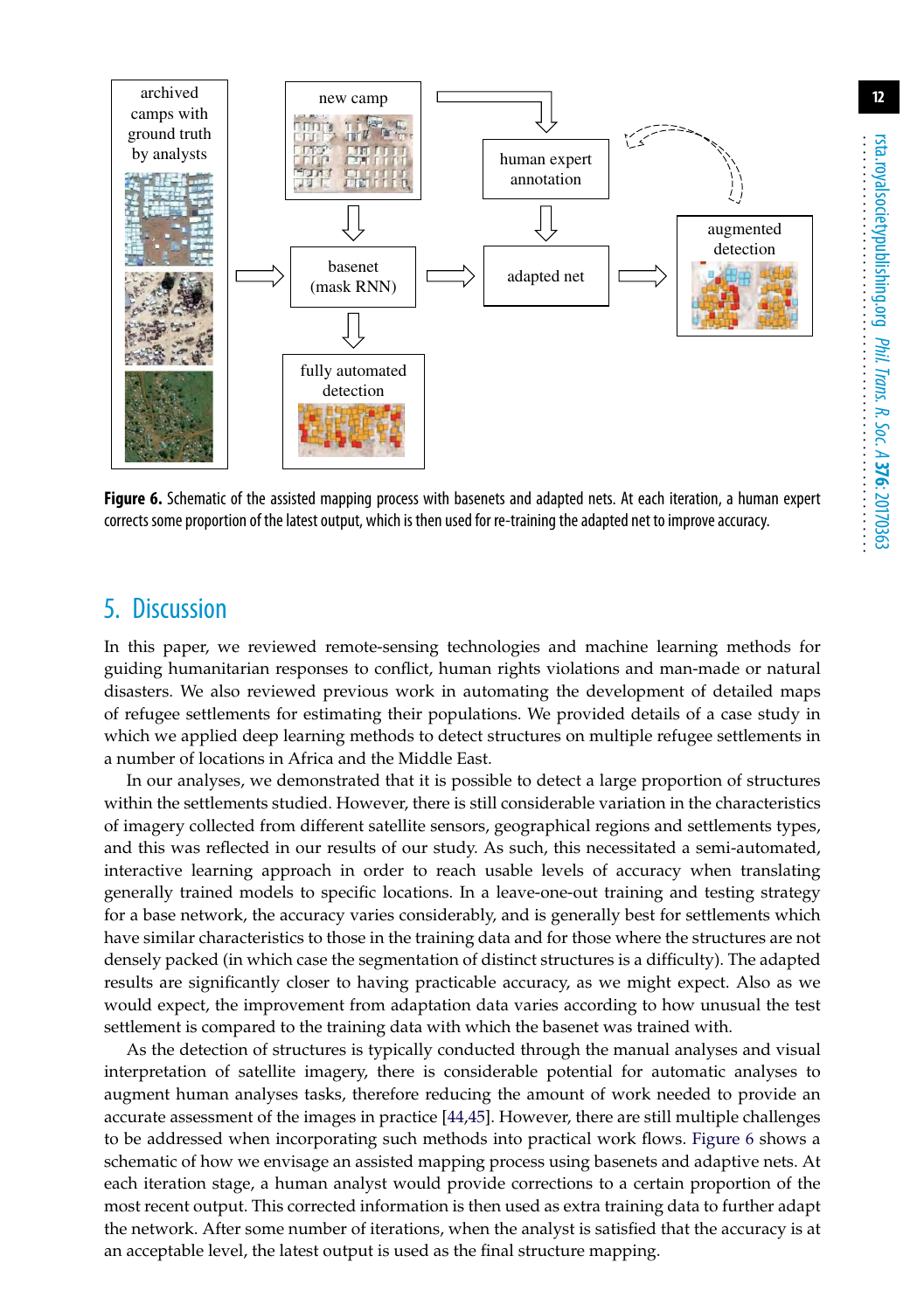A number of methodological improvements may fine-tune the performance of detection models in future work. These may include more complex or varied network structures, data augmentation strategies or the inclusion of post-processing techniques incorporating contextual knowledge relevant to the location being examined [\[46\]](#page-15-13). It is also important to understand the rates of deterioration of results when transferring models to unknown scenarios and geographies.

Technical difficulties with regards to computational capacity may be influenced by the fact that analyst interaction cycles will need to be integrated with neural network training and classification in as close to real time as possible. As an analyst manually detects structures in a settlement, a machine learning model, computing in parallel, will use this information to automatically detect the remaining structures in the settlement. It is possible that future work will include the development of an evolving evaluation framework, incorporating manually tagged structures that will inform the stop criteria for the adaptation, i.e. the proportion of adaptation data for a new location that would be required as input from an analyst to the machine learning model, so that it would automatically detect the remaining structures.

One of the key barriers to the adoption of computer-assisted methods to practical work flows is related to trust. In order to facilitate a transition from current fully manual operational pipelines to more efficient methods, the user needs to be aware of the performance metrics of the technology in certain scenarios and become accustomed to it. For automated or semiautomated methods to be adopted, it is necessary for the technology to be seamlessly integrated into the manual processing work flow. Even though there are some design criteria that might not optimize the algorithmic performance, it may still provide opportunity for greater synergy between humans and machines. For instance, producing false positives carries a psychological weight, since deleting false positives may seem like an arduous task which hampers progress.

Human experts apply contextual knowledge, such as reasoning about structures from their shadows, for example, that a structure with internal shadows may not have a roof. Although there is some research on how to include context in automatic image analysis [\[46\]](#page-15-13), it is difficult to encode this type of knowledge or reasoning into current object detection methods. Sometimes what can be complicated for the machine is trivial for humans and what can be tedious for humans might be easy for machines. In this context, the key for further systems might be to evaluate the collective performance of the humans assisted by algorithms as a whole—and do not evaluate independently humans and algorithms. Further research should therefore consider the entire workflow, as the assessment of satellite imagery involves some degree of interpretation and use of contextual information which can pose difficulties for automated processing.

Privacy, sensitivity and ethical dilemmas are major considerations for this work. With the emergence of high-resolution, high-frequency imagery that is easily accessible, it is imperative that we seriously consider the privacy implications and the potential unintended consequences of sharing or using satellite imagery. In humanitarian contexts, vulnerable populations are particularly exposed, and any experimental uses and new methodologies should occur under agreed normative frameworks which follow ethical and responsible use principles.

# 6. Conclusion

In this paper, we have discussed a number of applications of machine learning to remote sensing in humanitarian emergencies. For the majority of these applications, there are some prototypestage results, but as yet there are few systems with the accuracy and robustness to be deployed in a crisis situation. However, given the pace of advances in computer vision, where in other domains neural networks are matching or even surpassing human performance, it is likely that more practical systems will emerge. In our own work looking at remote sensing structure identification, of which the experiments reported in this paper are the most recent, we have obtained significantly better results in the last 1–2 years with the availability of better models and tools. This, combined with the increasing availability of remote-sensing image data and even video from new satellites and drones, is likely to increase the possibilities for automation.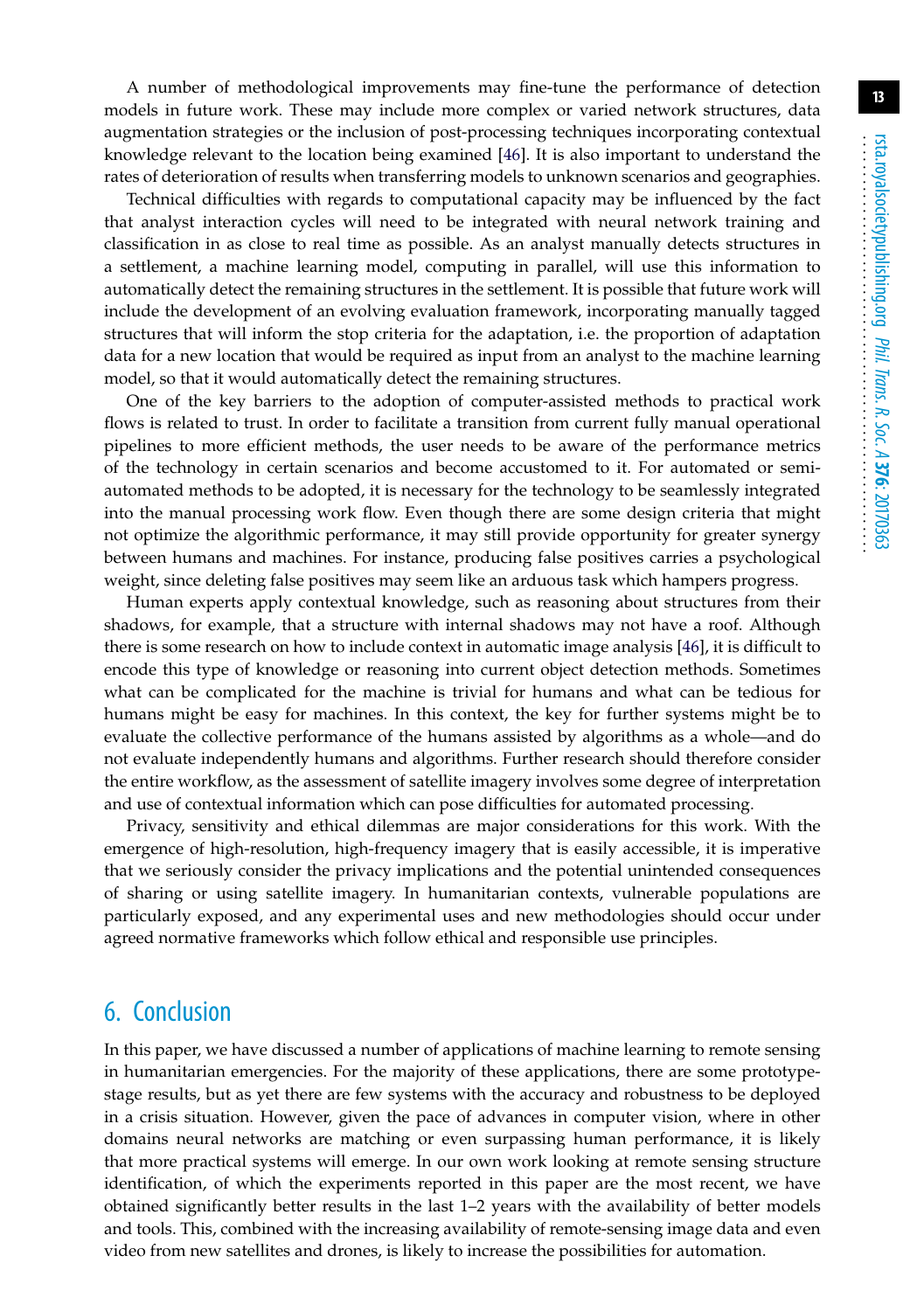At the same time, humanitarian scenarios are particularly challenging in that a very high degree of accuracy is needed, and in some cases approximative results may be worse than useless. Time also matters. In this regard, machine learning in these applications is somewhat similar to medical imaging. Important decisions must be made on the basis of what may sometimes be small and indistinct features in an image. However, whereas medical imaging normally involves carefully calibrated equipment, high-resolution remote-sensing imagery is affected by many factors including the sensor, climate, time of day and other factors.

We conclude that while there are many promising lines of research into humanitarian applications of machine learning on remote-sensing data, fully automated processing is not yet practical in the majority of cases. Structure counting in refugee settlements is an example, though one which also illustrates the possibilities of combined human–machine analysis, i.e. where human experts help to calibrate a model and also to post-process the model's output. Augmentation of human capabilities is, therefore, a good strategy, to aim for human experts aided by machine learning systems to be able to carry out analysis with high throughput and yet maintaining the necessary levels of quality control.

Data accessibility. Shapefile data on structure locations in refugee settlements are available at [https://data.](https://data.humdata.org/organization/un-operational-satellite-appplications-programme-unosat) [humdata.org/organization/un-operational-satellite-appplications-programme-unosat](https://data.humdata.org/organization/un-operational-satellite-appplications-programme-unosat) and [http://unitar.](http://unitar.org/unosat/maps) [org/unosat/maps.](http://unitar.org/unosat/maps)

Authors' contributions. J.A.Q. carried out the structure counting experiments, drafted the manuscript and helped design the study; M.M.N. reviewed the literature and drafted the manuscript; C.N. provided technical input on remote sensing and analysis work flow; D.C. helped to evaluate structure counting results; L.B. selected datasets for the experiments, provided methodological input and helped to guide the analysis; M.L.-O. helped design the study, develop the experiments, review literature and draft the manuscript. All authors gave final approval for publication.

Competing interests. We declare we have no competing interests.

Funding. J.A.Q., M.M.N. and M.L.-O. were funded by the Global Pulse Big Data Innovation for Humanitarian Action Programme, supported by the Government of the Netherlands. C.N., D.C. and L.B. were funded by Innovation Norway.

Acknowledgements. Jonathan Mukiibi, Joseph Kambarage, Rahab Atuhaire, Sarah Murungi, Eric Eyotre and Godfrey Angella annotated the polygons of all visible structures in the images used in our experiments. Gijs Brouwer produced data preprocessing code which was used for these experiments. We also thank the anonymous reviewers, whose comments helped to improve the text.

# <span id="page-13-0"></span>**References**

- 1. Santilli G, Vendittozzi C, Cappelletti C, Battistini S, Gessini P. 2018 CubeSat constellations for disaster management in remote areas. *Acta Astronaut.* **145**, 11–17. [\(doi:10.1016/](http://dx.doi.org/doi:10.1016/j.actaastro.2017.12.050) [j.actaastro.2017.12.050\)](http://dx.doi.org/doi:10.1016/j.actaastro.2017.12.050)
- <span id="page-13-1"></span>2. Maxwell AE, Warner TA, Fang F. 2018 Implementation of machine learning classification in remote sensing: an applied review. *Int. J. Remote Sens.* **39**, 2784–2817. [\(doi:10.1080/01431161.](http://dx.doi.org/doi:10.1080/01431161.2018.1433343) [2018.1433343\)](http://dx.doi.org/doi:10.1080/01431161.2018.1433343)
- <span id="page-13-5"></span>3. Pagot E, Pesaresi M. 2008 Systematic study of the urban post-conflict change classification performance using spectral and structural features in a support vector machine. *IEEE J. STARS* **1**, 120–128. [\(doi:10.1109/jstars.2008.2001154\)](http://dx.doi.org/doi:10.1109/jstars.2008.2001154)
- 4. Mountrakis G, Im J, Ogole C. 2011 Support vector machines in remote sensing: a review. *ISPRS J. Photogramm. Remote Sens.* **66**, 247–259. [\(doi:10.1016/j.isprsjprs.2010.11.001\)](http://dx.doi.org/doi:10.1016/j.isprsjprs.2010.11.001)
- <span id="page-13-2"></span>5. Belgiu M, Dragut L. 2016 Random forests in remote sensing: a review of applications and future directions. *ISPRS J. Photogramm. Remote Sens.* **114**, 24–31. [\(doi:10.1016/j.isprsjprs.](http://dx.doi.org/doi:10.1016/j.isprsjprs.2016.01.011) [2016.01.011\)](http://dx.doi.org/doi:10.1016/j.isprsjprs.2016.01.011)
- <span id="page-13-3"></span>6. Zhu XX, Tuia D, Mou L, Xia GS, Zhang L, Xu F, Fraundorfer F. 2017 Deep learning in remote sensing: a comprehensive review and list of resources. *IEEE Geosci. Remote Sens. Mag.* **5**, 8–36. [\(doi:10.1109/mgrs.2017.2762307\)](http://dx.doi.org/doi:10.1109/mgrs.2017.2762307)
- <span id="page-13-4"></span>7. Zhang L, Zhang L, Du B. 2016 Deep learning for remote sensing data: a technical tutorial on the state of the art. *IEEE Geosci. Remote Sens. Mag.* **4**, 22–40. [\(doi:10.1109/MGRS.2016.2540798\)](http://dx.doi.org/doi:10.1109/MGRS.2016.2540798)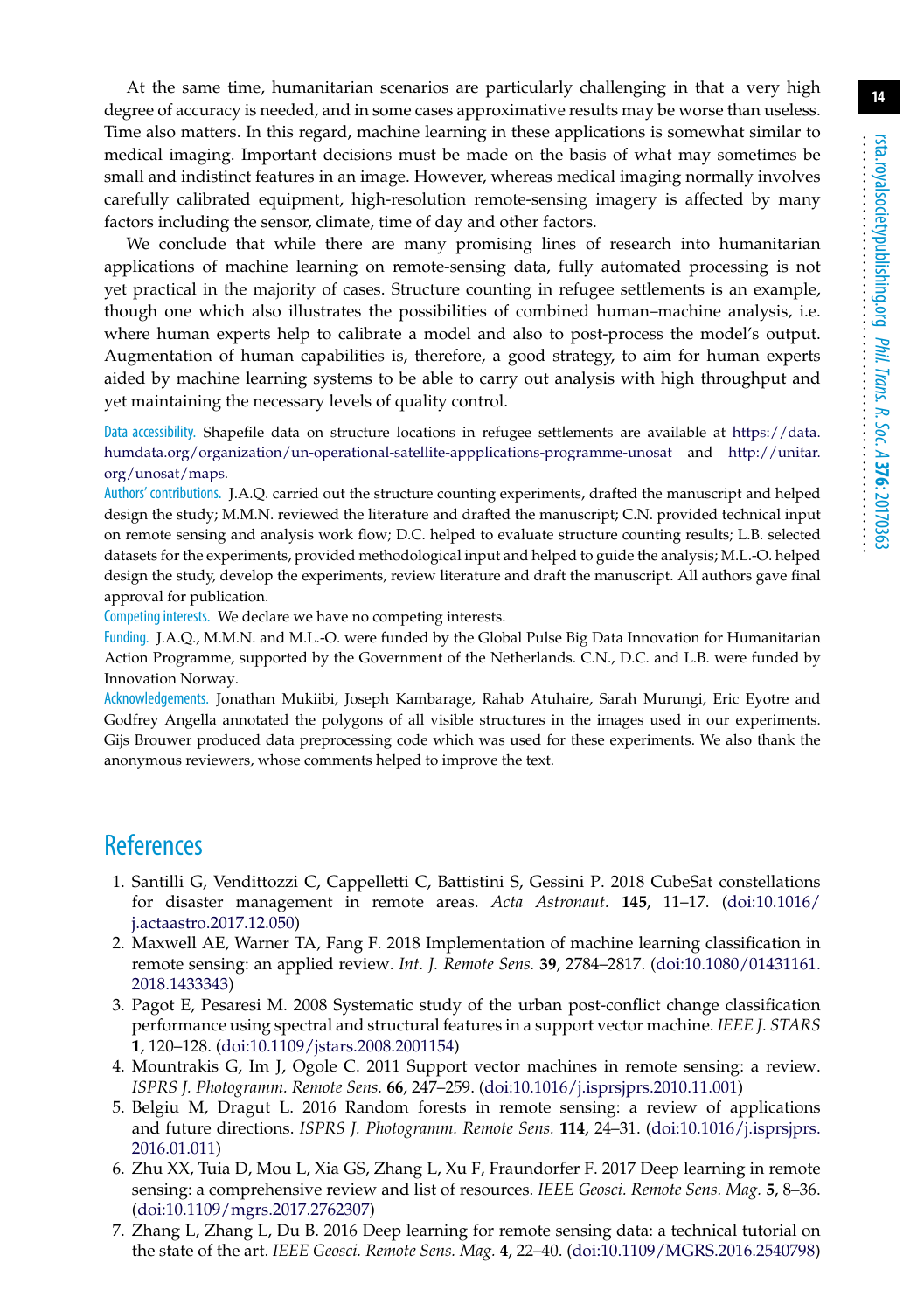- <span id="page-14-0"></span>8. Ren S, He K, Girshick R, Sun J. 2017 Faster R-CNN: towards real-time object detection with region proposal networks. *IEEE Trans. Patt. Anal. Mach. Intell.* **6**, 1137–1149.
- <span id="page-14-1"></span>9. He K, Gkioxari G, Dollar P, Girshick R. 2018 Mask R-CNN. See [https://arxiv.org/pdf/](https://arxiv.org/pdf/1703.06870.pdf) [1703.06870.pdf.](https://arxiv.org/pdf/1703.06870.pdf)
- <span id="page-14-2"></span>10. Minetto R, Pamplona Segundo M, Sarkar S. 2018 Hydra: an emsemble of convolutional neural networks for geospatial land classification. See <http://arxiv.org/abs/1802.03518> (accessed March 2018).
- <span id="page-14-3"></span>11. Zou Q, Ni L, Zhang T, Wang Q. 2015 Deep learning based feature selection for remote sensing scene classification. *IEEE Geosci. Remote Sens.* **12**, 2321–2325. [\(doi:10.1109/LGRS.2015.2475299\)](http://dx.doi.org/doi:10.1109/LGRS.2015.2475299)
- <span id="page-14-4"></span>12. Hu F, Xia GS, Hu J, Zhang L. 2015 Transferring deep convolutional neural networks for the scene classification of high-resolution remote sensing imagery. *Remote Sens.* **7**, 14 680–14 707.
- <span id="page-14-5"></span>13. Van de Walle B, Van Den Eede G, Muhren W. 2009 Humanitarian information management and systems. In *Mobile response* (eds J Löfler, M Klann), pp. 12–21. (LNCS 5424). Berlin, Germany: Springer.
- <span id="page-14-15"></span>14. UNOSAT-UNITAR. 2015 Impact of the 2014 conflict in the Gaza Strip: UNOSAT satellite derived geospatial analysis. See <https://unosat.web.cern.ch/> (accessed March 2018).
- <span id="page-14-16"></span>15. UNOSAT-UNITAR. 2018 Rapidly assessed damage occurring between 23rd February 2018 and 6 March 2018 in Eastern Ghouta Area, Damascus. See <http://www.unitar.org/unosat/> (accessed March 2018).
- <span id="page-14-6"></span>16. UNOSAT-UNITAR. 2018 Damage assessment of eastern part of Nuku-alofa, Tongatapu Island, Tonga. See <http://www.unitar.org/unosat/> (accessed March 2018).
- <span id="page-14-7"></span>17. Witmer FDW. 2015 Remote sensing of violent conflict: eyes from above. *Int. J. Remote Sens.* **36**, 2326–2352. [\(doi:10.1080/01431161.2015.1035412\)](http://dx.doi.org/doi:10.1080/01431161.2015.1035412)
- <span id="page-14-8"></span>18. Bromley L. 2010 Relating violence to MODIS fire detections in Darfur, Sudan. *Int. J. Remote Sens.* **31**, 2277–2292. [\(doi:10.1080/01431160902953909\)](http://dx.doi.org/doi:10.1080/01431160902953909)
- 19. Marx A, Loboda T. 2013 Landsat-based early warning system to detect the destruction of villages in Darfur, Sudan. *Remote Sens. Environ.* **136**, 126–134. [\(doi:10.1016/j.rse.2013.05.006\)](http://dx.doi.org/doi:10.1016/j.rse.2013.05.006)
- <span id="page-14-9"></span>20. Prins E. 2008 Use of low cost landsat ETM+ to spot burnt villages in Darfur, Sudan. *Int. J. Remote Sens.* **29**, 1207–1214. [\(doi:10.1080/01431160701730110\)](http://dx.doi.org/doi:10.1080/01431160701730110)
- <span id="page-14-10"></span>21. Anderson D, Lochery E. 2008 Violence and exodus in Kenya's rift valley, 2008: predictable and preventable?. *J. East. Afr. Stud.* **2**, 328–343. [\(doi:10.1080/17531050802095536\)](http://dx.doi.org/doi:10.1080/17531050802095536)
- <span id="page-14-11"></span>22. Li X, Li D. 2014 Can night-time light images play a role in evaluating the Syrian Crises? *Int. J. Remote Sens.* **35**, 6648–6661. [\(doi:10.1080/01431161.2014.971469\)](http://dx.doi.org/doi:10.1080/01431161.2014.971469)
- <span id="page-14-12"></span>23. Witmer FDW, O'Loughlin J. 2011 Detecting the effects of wars in the Caucasus regions of Russia and Georgia using radiometrically normalized DMSP-OLS nighttime lights imagery. *Gisci. Remote Sens.* **48**, 478–500. [\(doi:10.2747/1548-1603.48.4.478\)](http://dx.doi.org/doi:10.2747/1548-1603.48.4.478)
- <span id="page-14-13"></span>24. Marx A, Goward S. 2013 Remote sensing in human rights and international humanitarianlaw monitoring: concepts and methods. *Geographic. Rev.* **103**, 100–111. [\(doi:10.1111/j.1931-](http://dx.doi.org/doi:10.1111/j.1931-0846.2013.00188.x) [0846.2013.00188.x\)](http://dx.doi.org/doi:10.1111/j.1931-0846.2013.00188.x)
- <span id="page-14-14"></span>25. Knoth C, Pebesma E. 2017 Detecting dwelling destruction in Darfur through objectbased change analysis of very high-resolution imagery. *Int. J. Remote Sens.* **38**, 273–295. [\(doi:10.1080/01431161.2016.1266105\)](http://dx.doi.org/doi:10.1080/01431161.2016.1266105)
- <span id="page-14-17"></span>26. UNOSAT-UNITAR 2018c. Damage assessment of eastern part of Nuku-alofa, Tongatapu Island, Tonga. See http://www.unitar.org/unosat/map/2775 (accessed July 2018).
- <span id="page-14-18"></span>27. Cooner AJ, Shao Y, Campbell JB. 2016 Detection of urban damage using remote sensing and machine learning algorithms: revisiting the 2010 Haiti earthquake. *Remote Sens.* **8**, 868. [\(doi:10.3390/rs8100868\)](http://dx.doi.org/doi:10.3390/rs8100868)
- <span id="page-14-19"></span>28. UNHCR (United Nations High Commission for Refugees). 2017 *Global trends: forced displacement in 2016*. Geneva, Switzerland: UNHCR.
- <span id="page-14-20"></span>29. Taubenbock H, Kraff NJ, Wurm M. 2018 The morphology of the arrival city—a global categorization based on literature surveys and remotely sensed data. *Appl. Geogr.* **92**, 150–167. [\(doi:10.1016/j.apgeog.2018.02.002\)](http://dx.doi.org/doi:10.1016/j.apgeog.2018.02.002)
- <span id="page-14-21"></span>30. Giada S, DeGroeve T, Ehrlich D, Soille P. 2003 Information extraction from very high resolution satellite imagery over Lukole refugee camp, Tanzania. *Int. J. Remote Sens.* **24**, 4251–4266. [\(doi:10.1080/0143116021000035021\)](http://dx.doi.org/doi:10.1080/0143116021000035021)
- <span id="page-14-22"></span>31. Kranz O, Zeug G, Tiede D, Clandillon S, Bruckert D, Kemper T, Lang S, Caspard M. 2010 Monitoring refugee/IDP camps to support international relief action. In *Geoinformation for*